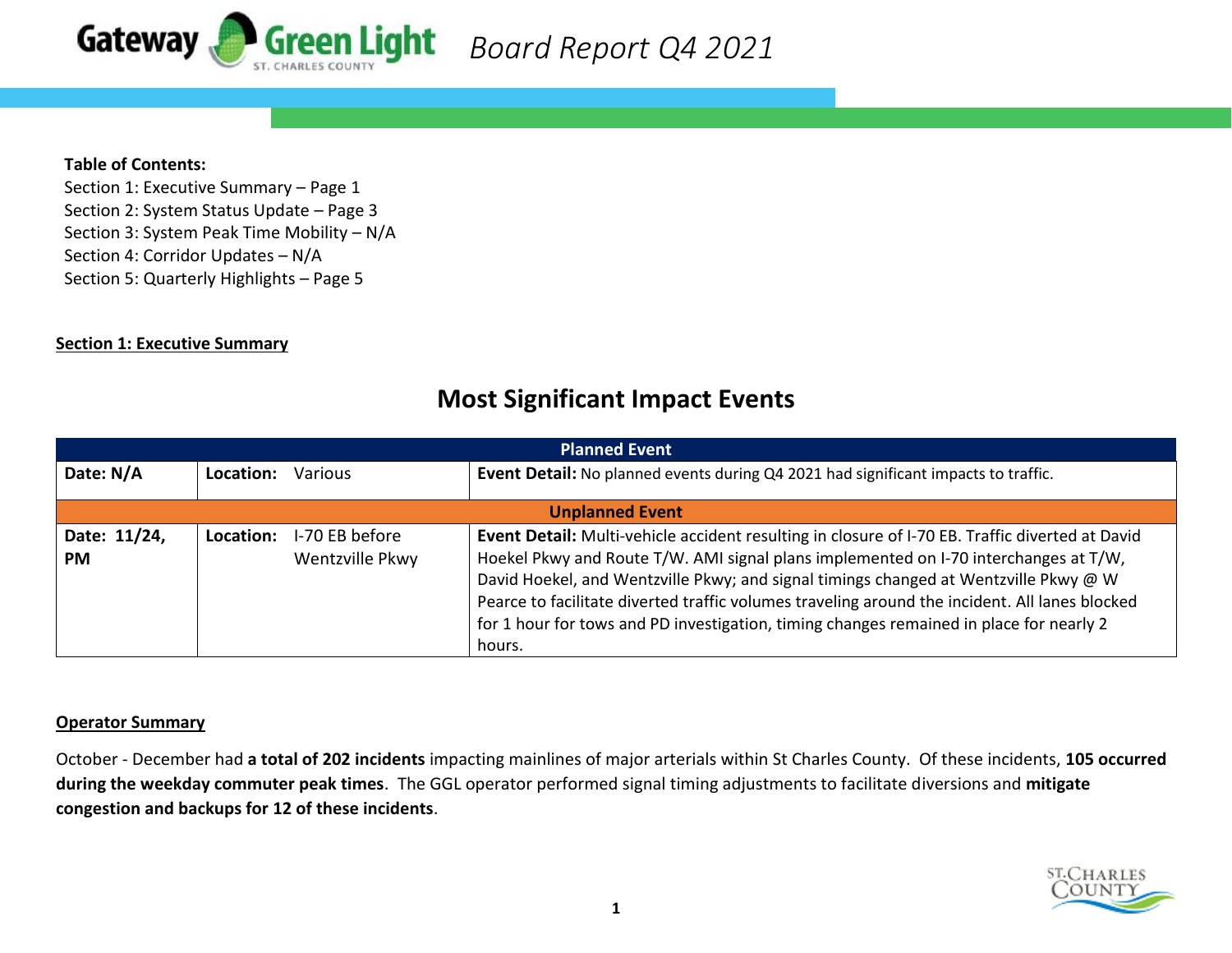

# **Top 5 Arterial Congestion Locations – October - December 2020 vs. 2021**

|               | <b>Arterial Congestion Locations 2020</b>   | <b>Base Impact</b> | <b>Average Queue</b><br>Length (miles) | <b>Average Daily</b><br><b>Duration</b> | <b>Total duration</b> |
|---------------|---------------------------------------------|--------------------|----------------------------------------|-----------------------------------------|-----------------------|
|               | NB 5 <sup>th</sup> St @ I-70                | 10,850             | 0.33                                   | 5 h 55 m                                | 22 d 17 h 23 m        |
| $\mathcal{P}$ | NB Wentzville Pkwy @ W Pearce Blvd          | 10,201             | 0.15                                   | 13 h 56m                                | 53 d 11 h 25 m        |
| 3             | NB Mid Rivers Mall Dr. @ Central School Rd. | 9,517              | 0.41                                   | 4 h 26 m                                | 17 d 1 h 22 m         |
| 4             | WB Mexico Rd @ Cave Springs Rd/ Muegge Rd   | 7,406              | 0.30                                   | 4 h 28 m                                | 17 d 3 h 10 m         |
|               | SB MO 94 @ I-70                             | 6,009              | 0.83                                   | 1 h 26 m                                | 5 d 12 h 9 m          |

|   | <b>Arterial Congestion Locations 2021</b> | <b>Base Impact</b> | <b>Average Queue</b><br>Length (miles) | <b>Average Daily</b><br><b>Duration</b> | <b>Total duration</b> |
|---|-------------------------------------------|--------------------|----------------------------------------|-----------------------------------------|-----------------------|
|   | SB MO K @ MO 364/ MO N                    | 14,520             | 3.13                                   | 54 m                                    | 3 d 11 h 43 m         |
|   | NB 5 <sup>th</sup> St @ I-70              | 13,783             | 0.33                                   | 7 h 32 m                                | 28 d 21 h 44 m        |
| 3 | NB Wentzville Pkwy @ W Pearce Blvd        | 11,014             | 0.16                                   | 14 h 14 m                               | 54 d 14 h 44 m        |
| 4 | WB Harvester Rd @ MO 364 SOR              | 8,800              | 0.37                                   | 4 h 19 m                                | 16 d 13 h 49 m        |
| 5 | WB Mexico Rd. @ Cave Springs/Muegge Rd.   | 8,371              | 0.30                                   | 5h1m                                    | 19 d 6 h 13 m         |

*Source: RITIS with HERE probe speed data for major arterial corridors only for all days. Locations ranked on 'Base Impact': the aggregation of queue length over time for segments ending at noted location in mile minutes.*

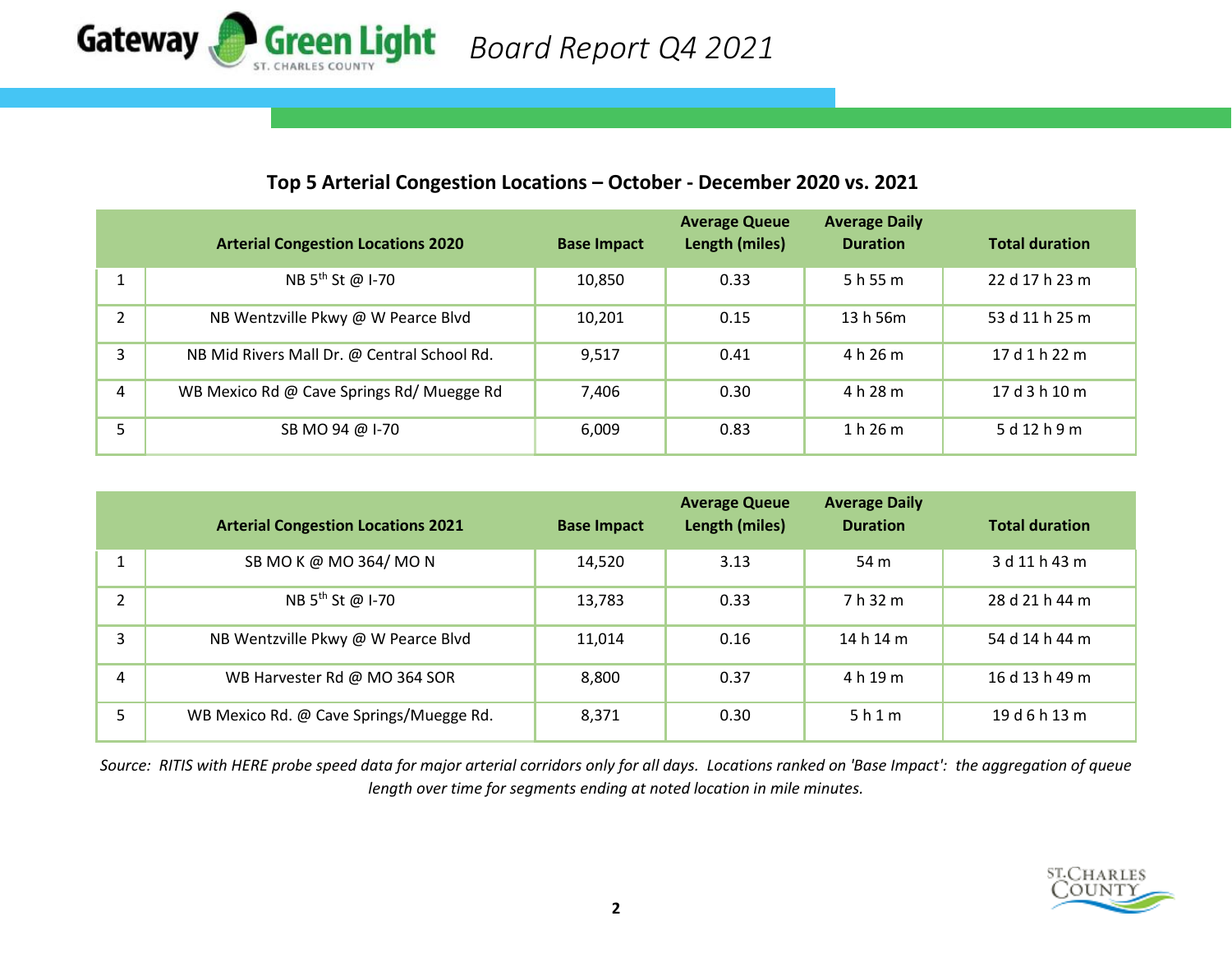

# **Section 2: System Status Update**

| <b>Device Type</b>                                                                                                                    |      | No.         |     | %<br>Reliable<br><b>Trend</b> |  | <b>Device Type</b>                              | No.        |             | %<br>Reliable |             | <b>Trend</b> |
|---------------------------------------------------------------------------------------------------------------------------------------|------|-------------|-----|-------------------------------|--|-------------------------------------------------|------------|-------------|---------------|-------------|--------------|
|                                                                                                                                       | Last | <b>This</b> |     | Last This                     |  |                                                 | Last       | <b>This</b> | Last          | <b>This</b> |              |
| Signals Communicating on TCS                                                                                                          | 348  | 353         | 98% | 99%                           |  | <b>A</b><br><b>Cellular &amp; Radio Devices</b> | 38         | 38          | 95%           | 95%         |              |
| CCTV's working                                                                                                                        | 156  | 180         | 87% | 95%                           |  | <u> I pro</u><br><b>DMS Boards</b>              | 4          | 4           | 100%          | 100%        |              |
| $\bigtriangledown$<br><b>Bluetooth Devices Reporting</b>                                                                              | 69   | 62          | 68% | 61%                           |  | <u>lida</u><br><b>Traffic Count Stations</b>    | 0          | 6           | 0%            | 67%         |              |
| <b>Index Facts</b><br>東全<br>$\frac{1}{\frac{1}{\sqrt{2}}}\left \frac{1}{\frac{1}{\sqrt{2}}}\right ^{2}$<br>Intersections on TDMS<br>郦 | 129  | 140         | 84% | 87%                           |  | <b>Fiber Optic Cable</b>                        | 63.0<br>mi | 63.0<br>mi  | 100%          | 100%        |              |

# *GGL Device Efforts*

- Integrated new PTZ cameras from City of St Charles into TransSuite.
- Added various intersections to the TDMS.
- Added Layer II connection to O'Fallon City Hall for new TMC office.
- Added new signal and cameras at Lombard St & S Main St to TCS for City of St Charles.

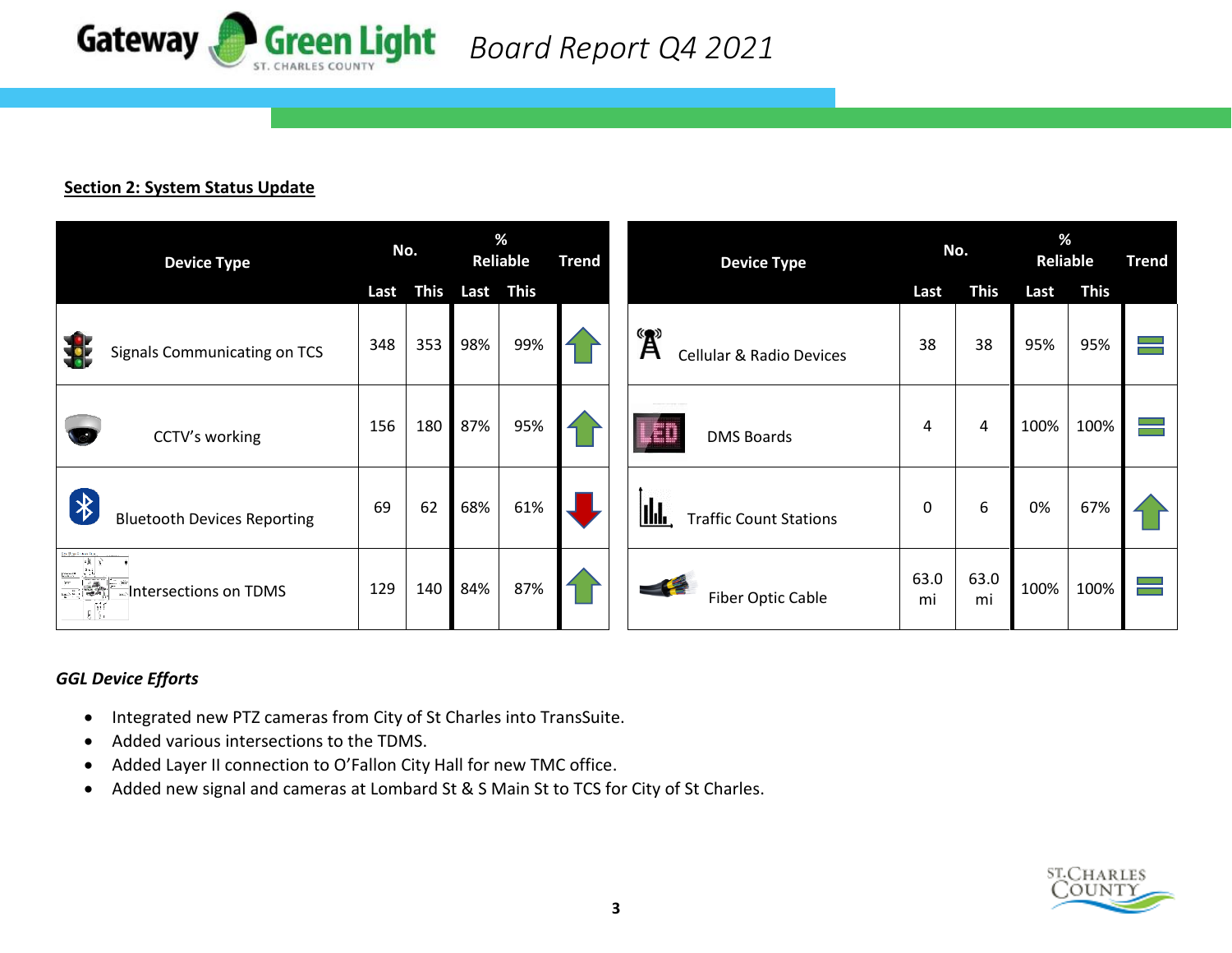